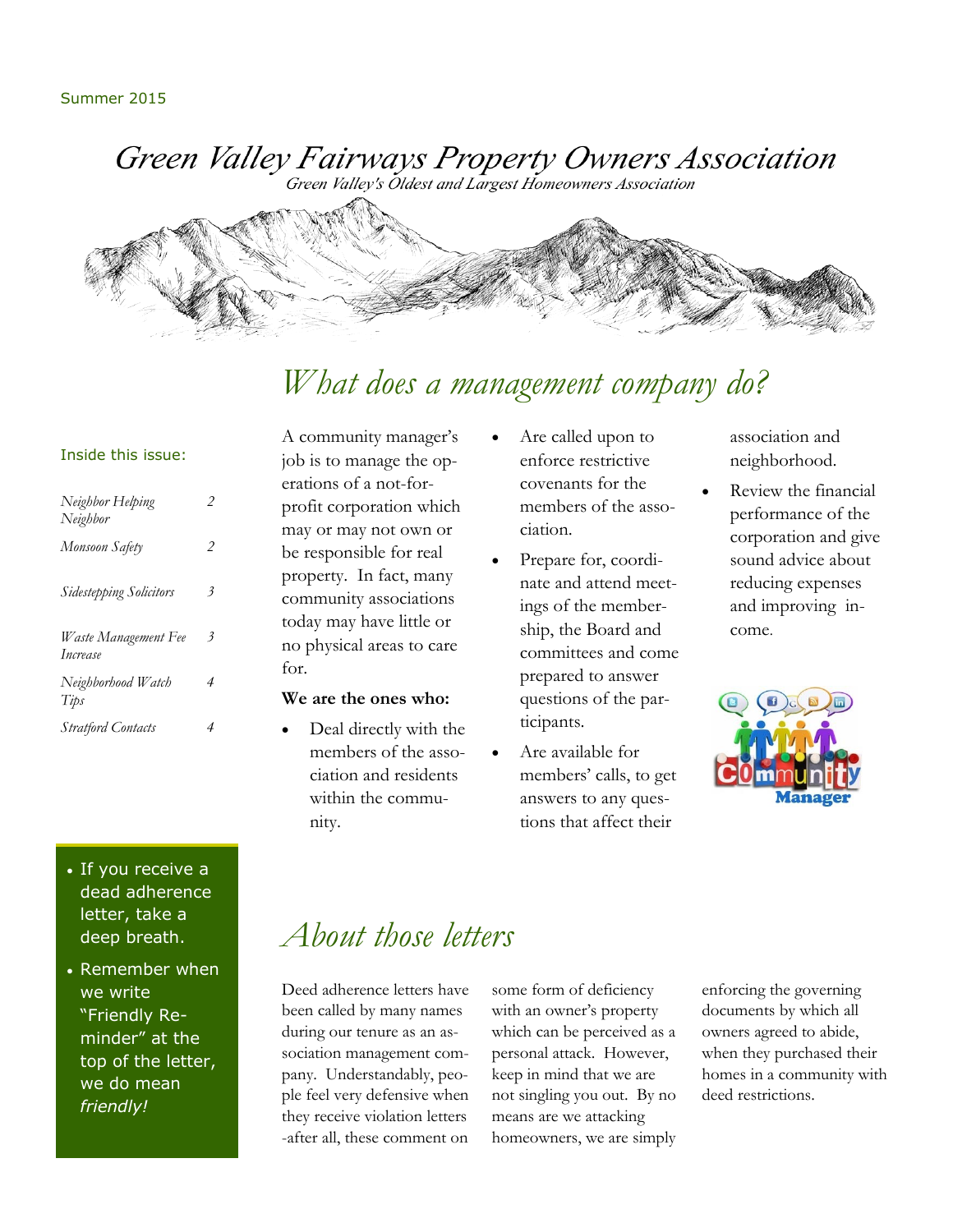

# *Neighbor Helping Neighbor Committee-Bob Stenz*

Now that the work load for the Board of Directors has subsided with our hiring of Stratford Management, the Board has decided to organize some new committees.

One of the new committees is the Neighbor Helping Neighbor Committee. It is made up of three board members and

### 3 homeowners.

We have had two meetings to date and are just beginning to get things organized. We hope to develop and be able to offer information and/or limited services to meet the needs of homeowners who for one reason or another are not able to maintain their yard.

If you are, or know of someone who is in need of help, our contact person is Helen B Brown at Stratford Management and she will contact the Committee to see if you, or they, qualify.

# *Monsoon Safety*

Summer rains will soon bring relief from Arizona's torrid temperatures. Whether they come in crashing thunderstorms or gentle downpours, these rains will also bring some of the most hazardous driving conditions of the year.

During our hot June weather, oil from vehicle engines and tires, along with oil from the asphalt itself rise to the surface and mingle together on our roadways. When water hits these collected oils, roads become very slick, especially in the first few minutes of a shower before the mixture of oils and water has the chance to run off the pavement. Drivers should be aware of conditions and slow down. Skidding is likely if you must brake suddenly, so it is advisable to allow extra stopping distance in front

### of you.

Summer rains frequently flood dry washes and can make your usual routes impassable. The best advice is to never try to drive across any running water, even an amount that looks shallow. Plan ahead for alternate routes that will avoid flooded roadways.

Emergency personnel may have barricades at some, but not all dangerous areas. Motorists who move or attempt to drive around barriers to drive through running washes put themselves and their passengers in danger.

Dust storms also come up suddenly in the summer and can restrict your visibility to a few feet. Severe dust storms can appear as solid, moving walls of dust, reducing visibility suddenly and totally. Driving in such a storm is extremely dangerous.

If you are caught in a dust storm:

- Turn on your radio to catch severe weather bulletins.
- Reduce your speed and turn on your driving lights.
- Pull off the roadway as far as possible if you cannot see 300 feet in front of you, even as far as the right-of-way fence and then TURN OFF YOUR LIGHTS. If you leave your lights on, other motorists may head toward you, thinking that you are driving on the highway and crash into you.

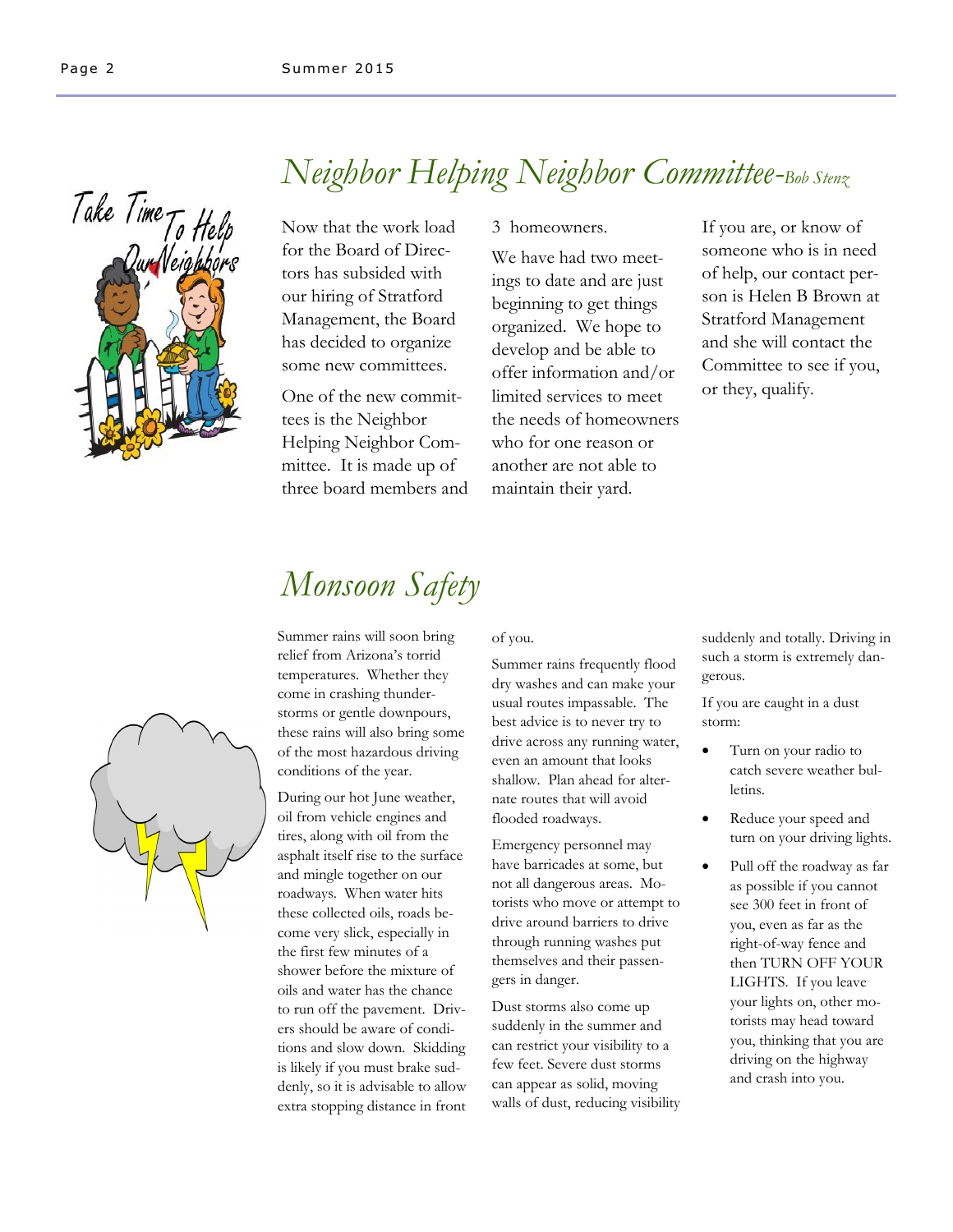# *Sidestepping Solicitors*

Annoyed by the persistence of solicitors' unwelcomed knocks on the door? It seems like no matter what they do, they always manage to show up on your front porch. They come with fliers, door hangers, a rehearsed speech and the distinct ability to ignore the polite decline of the products they are peddling.

Homeowner Associations are particularly easy and frequent targets. Part of the appeal is

that population density make them an easy environment for them to canvas. Because of this, finding a way to keep solicitors away can be invaluable.

The simplest way to deter solicitors is by posting a "No Solicitors" sign in your yard, on your door or in your front window. If you get knocks on your door anyway, you also can ask solicitors for their license, permit or company identification; many do not have it and

will leave. If the solicitor doesn't leave or keeps coming back, tell them the community has nuisance restrictions and there are legal ramifications for violating them.

If you believe a solicitor is acting suspiciously or you feel threatened, call the Pima County Sherriff immediately.

So stay safe, keep your sanity and do your part in discouraging solicitors from trolling the community.



# *Waste Management Increase in Fees*

Below is a copy of a letter that was received from Waste Management regarding an increase in your fees.

### April 27, 2015

We appreciate and thank you for providing us the opportunity to partner with you and your Home Owners Association. We take pride in doing everything possible to ensure that our customers receive the best overall experience, which includes award-winning customer service, safety, and reliability.

In addition, we are con-

stantly investing in sustainable solutions, so we can bring you innovative ways to increase recycling throughout the entire community.

As we all know, prices continue to rise and the cost of doing business increases yearly. As you can imagine, we are diligent about keeping our costs down, and running the most efficient operations possible, but in some instances it is necessary to pass along a small portion of our increased cost onto our customers.

**Based on your contract, we will be increasing your**  **overall rate from \$18.57 to \$19.41 per home starting June 1, 2015.** We ask that you work with your community to make them aware of this change if they are individually billed or if their annual dues will be impacted by this change.

Once again, thank you for your business. We appreciate and value you as a customer.

Sincerely, Jill Burris Public Sector Solutions Four Corners Market Area

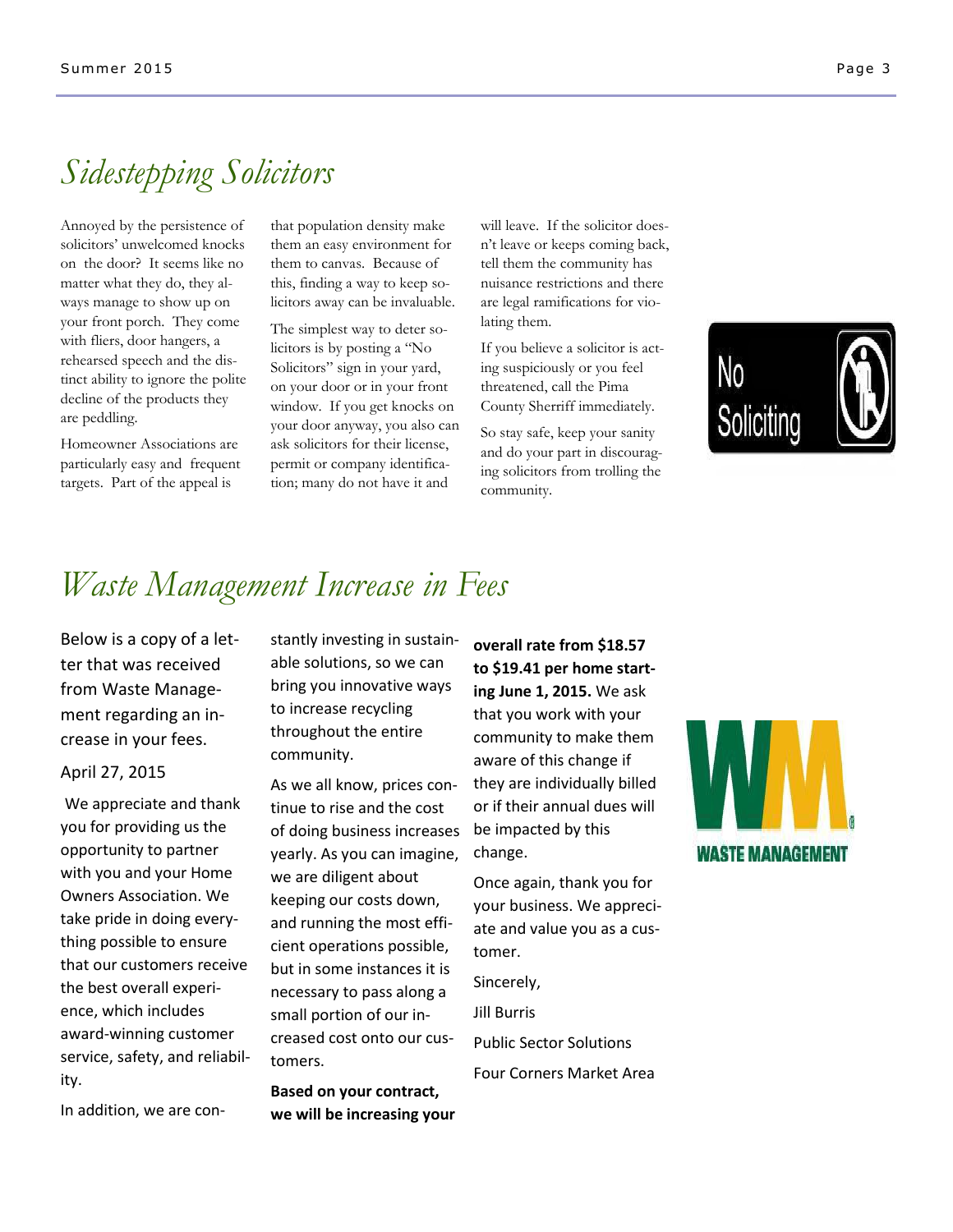# *Neighborhood Watch Tips April 2015*

Neighborhood Watch Assistant- David Stewart

When leaving your winter home for an extended time you need to: Empty fountains and ponds Put bleach in toilet bowls If leaving a car in the garage take the key with you so if someone breaks in they cannot drive off in your car Put a couple of lights on timers so they come on at different times during the night Put a dowel in the slider track and secure all windows Put shovels, rakes, etc. from back yard in your garage so you are not an easy target Put out all your security signs in your front yard as well as your back yard Trim all your front yard landscaping to make a burglar trolling think you are at home Window signs are very effective, because most burglars will look for an easier target Trim back yard entry so SAV Patrol has safe access Turn off water to your home If you have someone coming in for a week or two please call SAV and let us know

## **Your Stratford Contacts**

At Stratford Management, your community is represented by a team of professionals who are committed to ensuring that Green Valley Fairways is properly managed and that residents enjoy their membership in their nonprofit corporation. If we can be of any assistance to you, please do not hesitate to get in touch with us!

> **Helen B Brown**, Senior Community Manager *helenb@stratfordmanagement.org* ext. 1019  **Edwin Ortiz,** Administrative Assistant *edwin@stratfordmanagement.org* ext. 1021 **Will Jecker**, Accounting Help Desk  *wjecker@stratfordmanagement.org* ext. 1025 **Phone:** 520-822-8064 **Fax: Fax:** 520-822-8084 **Mail:** PO Box 40790 (85717) (Please Mail assessments here) **Street:** 1820 East River Road, #110 (85718) (Southwest corner of River and Campbell in the Cambric Center) *Office Hours*

Monday- Friday 8am - 5pm Our office is closed for lunch from: 12pm - 1pm.